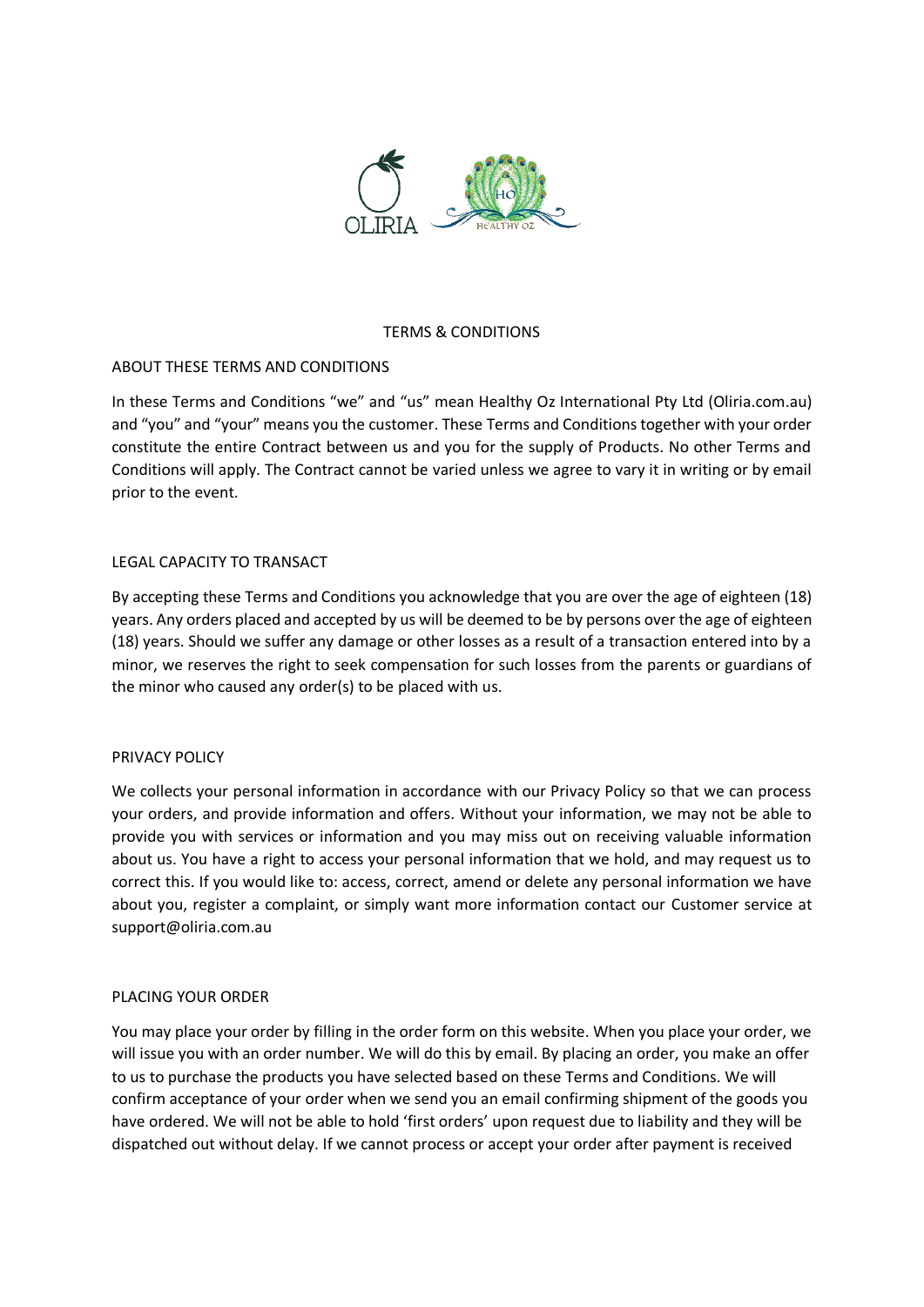we will contact you by email or telephone. We reserves the right to refuse service, terminate accounts, remove or edit content, or cancel orders at its sole discretion.

## PAYMENT METHODS AND PROCESSING

We accepts Paypal, Visa, MasterCard and American Express credit cards only.

Business days are Monday through Friday, excluding Victoria public holidays. We process credit card payments after you click the "Place My Order" button. For credit card payments we will email a tax invoice to you with your order confirmation. Your tax invoice is your proof of purchase which can be found in your order confirmation email. We will not accept credit cards issued by banks outside of Australia. You may be required to provide further identification for additional security reference checks. Once payment has successfully processed through, change of mind, cancellation or amendments cannot be made. We reserves the right to remove or disable customers and discount codes at any time including multiple accounts/ orders to one mailing address.

# **GST**

All prices quoted on this website are inclusive of GST except for items that are exempt from GST. Items that include GST, and the total GST paid will be clearly marked on the invoice. Supply of Products Subject to these Terms and Conditions, we will supply to you the Products indicated on your order confirmation.

## **DISCOUNTS**

From time to time discount codes will be generated for the use of online customers, one use per customer, per household or office. These will be communicated at the discretion of our reserves the right to remove or disable customers and discount codes at any time.

#### MEDICAL DISCLAIMER

All information regarding health and wellness on this site is provided purely for informational purposes only and should not be considered medical advice. It is not intended to be used as the basis for treatment of medical problems or other health issues. Please consult a medical professional before using any product, anywhere, to treat your medical condition.

Results may vary from person to person. For maximum health benefits, our teas should be consumed in conjunction with a balanced diet and exercise routine. Our teas are not intended to diagnose, treat, cure, or prevent any disease, nor as a substitute for any treatment or surgery that may have been prescribed by your physician.

The information provided on this site is based on published research of Olive leaf and all other ingredients properties & also provided by the Manufacturer of the product.

They are not intended as a substitute for any treatment that may have been prescribed by your medical clinician or doctor. You should consult your physician or a physician with expertise in herbs before using herbal teas or mixing them with any medications.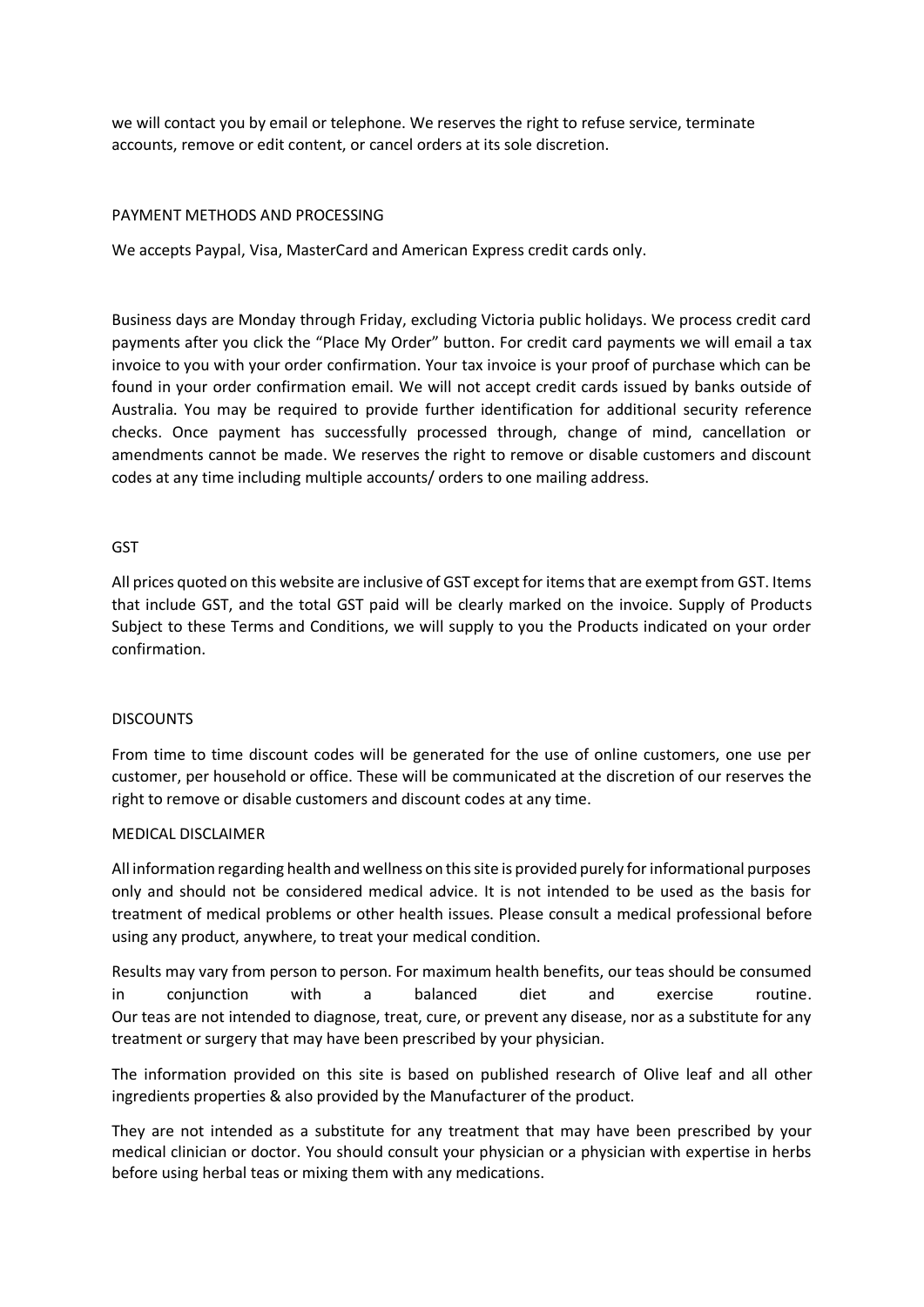Women who are pregnant or are considering becoming pregnant or who are nursing should not use herbs without the approval of their doctors. If you suspect that you have a medical problem, we urge you to seek competent medical help.

## REFUNDS OR FAULTY PRODUCT POLICY

Our team and its partners attempt to be as accurate and efficient as possible. If you receive a damaged or defective item, please contact us within 24 hours of receiving the goods. Please supply your order number from your original confirmation email, as well as a description or image of the damage or defect, along with your email address and phone number. Once we receive all the necessary information Customer service will assess the information provided and come to a suitable solution. We will only provide a partial or full refund if either the product or communication has been misinformed.

# PRODUCTS DAMAGED IN TRANSIT

All orders are delivered by Australia Post or by our nominated Courier Service which is an independent courier company. Please do not ASSUME that your package will be delivered by one service or another. Unless you tell us otherwise, we will choose the most appropriate delivery option as outlined above. Please consider the information below so you are aware of your obligations in relation to delivery options. Australia Post Express satchels are NOT insurable. It is however, a much quicker service in general. Damage, loss or theft incurred as a result of using this delivery option is at the purchasers risk. If you REQUIRE a fully insured postal service such as Australia Post Registered that must be signed for, rather than being left at your door, it is your responsibility to request this at the time of ordering. Australia Post Registered automatically includes \$100 insurance. Additional fees are payable for full insurance and person-to-person delivery options.

## FAULTY PRODUCTS

We are proud to offer our customers quality products. We will endeavour to supply you with product you have ordered in good condition. However, on occasion goods that are sealed within cartons may be faulty as a result of a manufacturing defect from our suppliers. If this occurs please email us at support@oliria.com.au. We may supply you with a replacement product upon assessment.

## DELIVERY

Dispatch on all new orders placed will be dispatched within 24-48 hours. Our partnered courier company will provide an ETA in an email once dispatched, however, these estimates are subject to change and are not guaranteed. Deliveries are generally not made on weekends or public holidays as they apply nationally and to each State. Delivery services are available to all areas in Australia. Please allow 2-3 business days for VIC and 7- 10 business days for interstate arrival.

We reserves the right to hold any orders and choose/change any delivery service at their convenience.

## DELIVERY CHARGES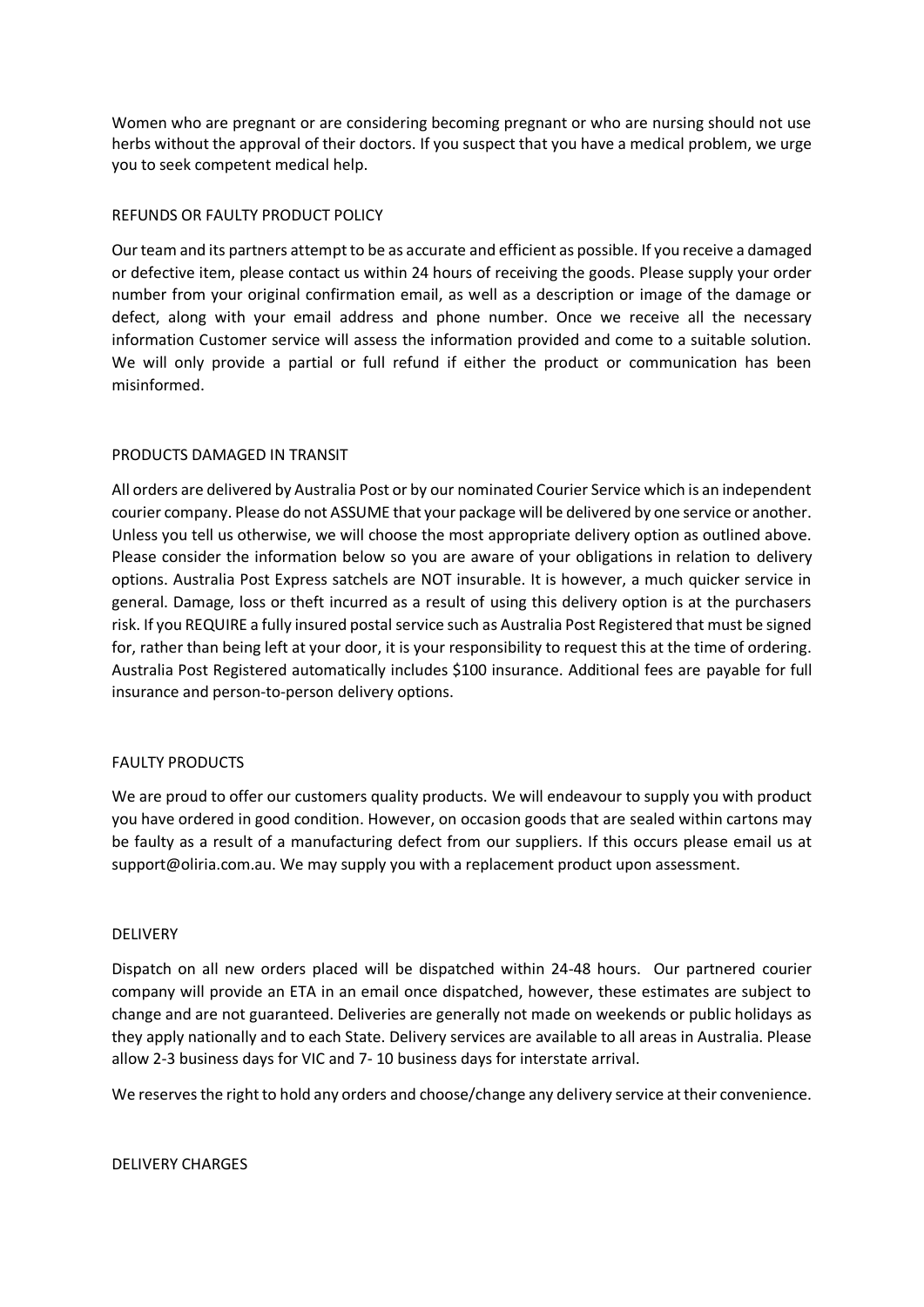We reserves the right to change prices for delivery at any time. Delivery charges for orders to be sent outside Melbourne Metro, Australia are subject to confirmation at the time the order is placed.

#### PLEASE NOTE

1. If you REQUIRE a fully insured postal service that must be signed for, rather than being left at your door, it is your responsibility to request this at the time of ordering. An additional charge will be payable for this service.

2. Once purchases have been dispatched, we cannot be held responsible for items lost or damaged in transit. With our nominated Courier Service we recommend that your nominated delivery address is one where someone is present to accept your delivery between the hours of 9.00am and 5.00 pm. The courier company cannot guarantee a specific delivery date or time. If no one is present to accept the delivery, a slip will be left in the mailbox so that you can negotiate a suitable arrangement for final delivery or collection. Although every effort is made to ship your order according to the estimated delivery times provided, estimated ship times may change due to changes in supply or circumstances beyond our control. If your Product has not arrived after the estimated delivery time, please contact the courier directly. You may also get in touch with us at support@oliria.com.au. Title and risk of loss to all products will pass to you on delivery.

## LIMITATION OF LIABILITY

Information on this website is provided 'as is' and we disclaim all representations, warranties and conditions, express or implied of any kind, including to the extent permitted by law, as to satisfactory quality or fitness for purpose. While we make every effort to ensure that the information contained within the website is complete, accurate and current, we expressly do not guarantee that the information is complete, accurate or current and assume no responsibility for any errors or omissions of any kind in the content of the website. We reserve the right to amend or supplement the information supplied on this website without prior notice. Links available on the website link to websites not maintained or controlled by us. We provide these links for your convenience and are not responsible for their content and do not endorse any pages linked to this website. This also applies to any links to which this website refers, whether directly or indirectly. We shall not be liable to any party for any direct, indirect, special, or consequential damages or any damages whatsoever resulting from loss of use, data, profits or expense whether in an action of contract, negligence, or other action arising out of any use of our services or in connection with the use or performance of this website, or the content of this website or referred to on this website or any other website you may access through this website.